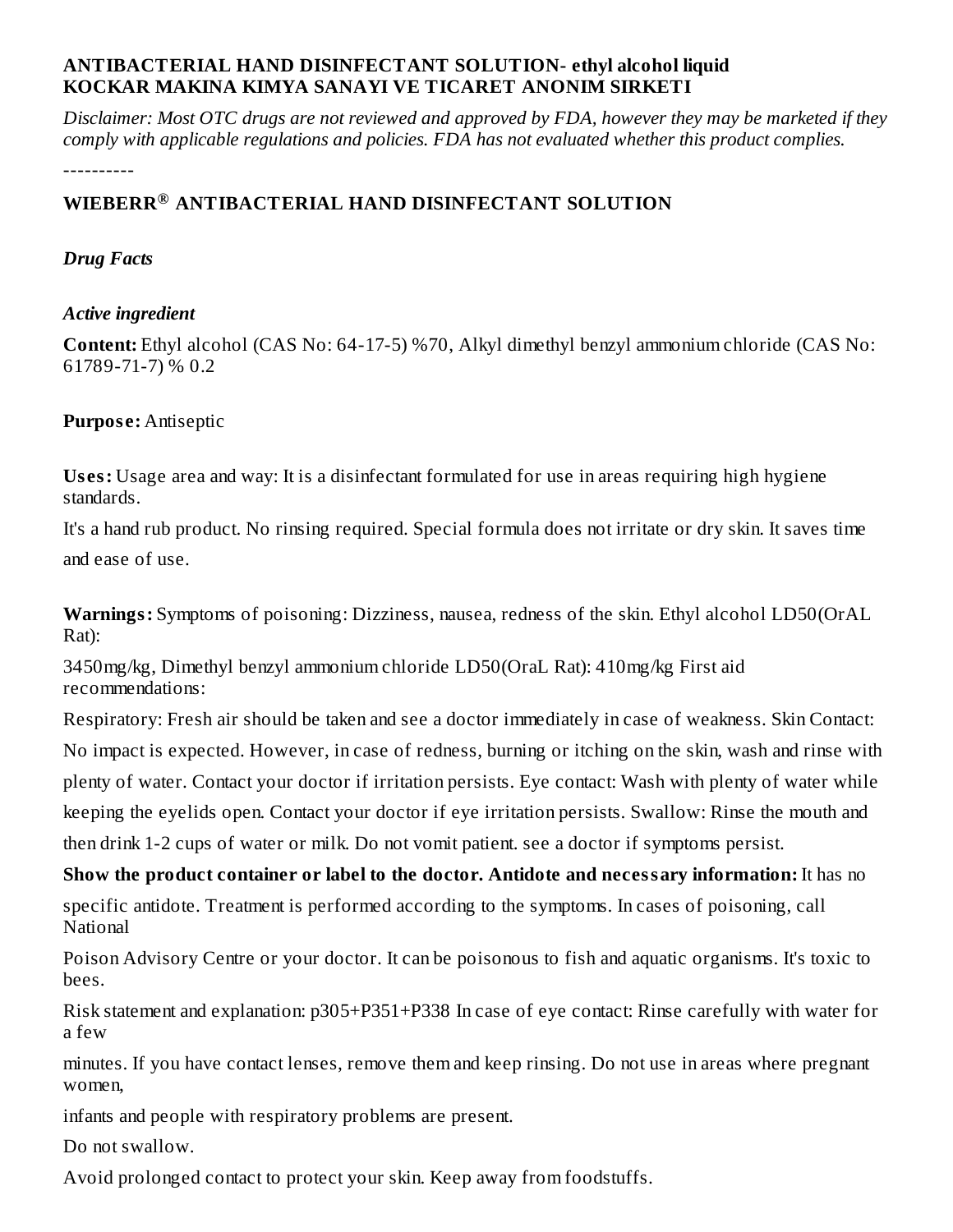Do not breathe directly.

Keep out of reach of children. It can cause allergies.

## **Directions:**

| Harmful organisms affected by the product                                                       |                                                                                                              |                                                                                                                      |                                         |  |
|-------------------------------------------------------------------------------------------------|--------------------------------------------------------------------------------------------------------------|----------------------------------------------------------------------------------------------------------------------|-----------------------------------------|--|
| Type of<br>Pest                                                                                 | Application<br>Area<br>Mananer &                                                                             | dose                                                                                                                 | <b>Application Application</b><br>Range |  |
| Esherichia<br>coli<br>Salmonella,<br>typhi<br>murium,<br><b>Bacillus</b><br>cereus<br>S.aereus. | It is used to<br>clean<br>hands in<br>public and<br>personal<br>areas. It<br>does not<br>require<br>rinsing. | Use<br>enough<br>amount<br>of solution<br>to keep<br>your hands<br>wet. Rub<br>your hands<br>at least 30<br>seconds. | When.<br>Required.                      |  |

**Other information:** Things to consider while using and storing the product: Store in its original packaging upright in a cool dry place that does not receive sunlight.

Do not store more than 4 boxes in a row.

Dispose of container P501 in accordance with local regulations.

Use the unpacked product within 1 month. Shelf life (25+/-2°C) of the product is 2 years.

## **Excipients and its amounts (%):**

Water % 27.5, Glycerine % 2.0, Carbomer %1.0

*Quality in our chemistry*

**% 70** Alcohol

## **ATTENTION! ONLY FOR EXTERNAL USE. DO NOT DRINK**

**Type of product:** Product related to human hygiene.

Manufacture date and lot no is on the package.

## **MADE IN TURKEY**

**Formulation:** Liquid

## **Us ers Group:** People

Keep away from children, food and animal feed. Do not use in cleaning of foodstuffs. Do not eat, drink, or smoke during the application and preparation phase. Follow the instructions to avoid risks to human and environmental health.

## **Empty packaging way of dispos e: Properly dispos e of accordance the rule.**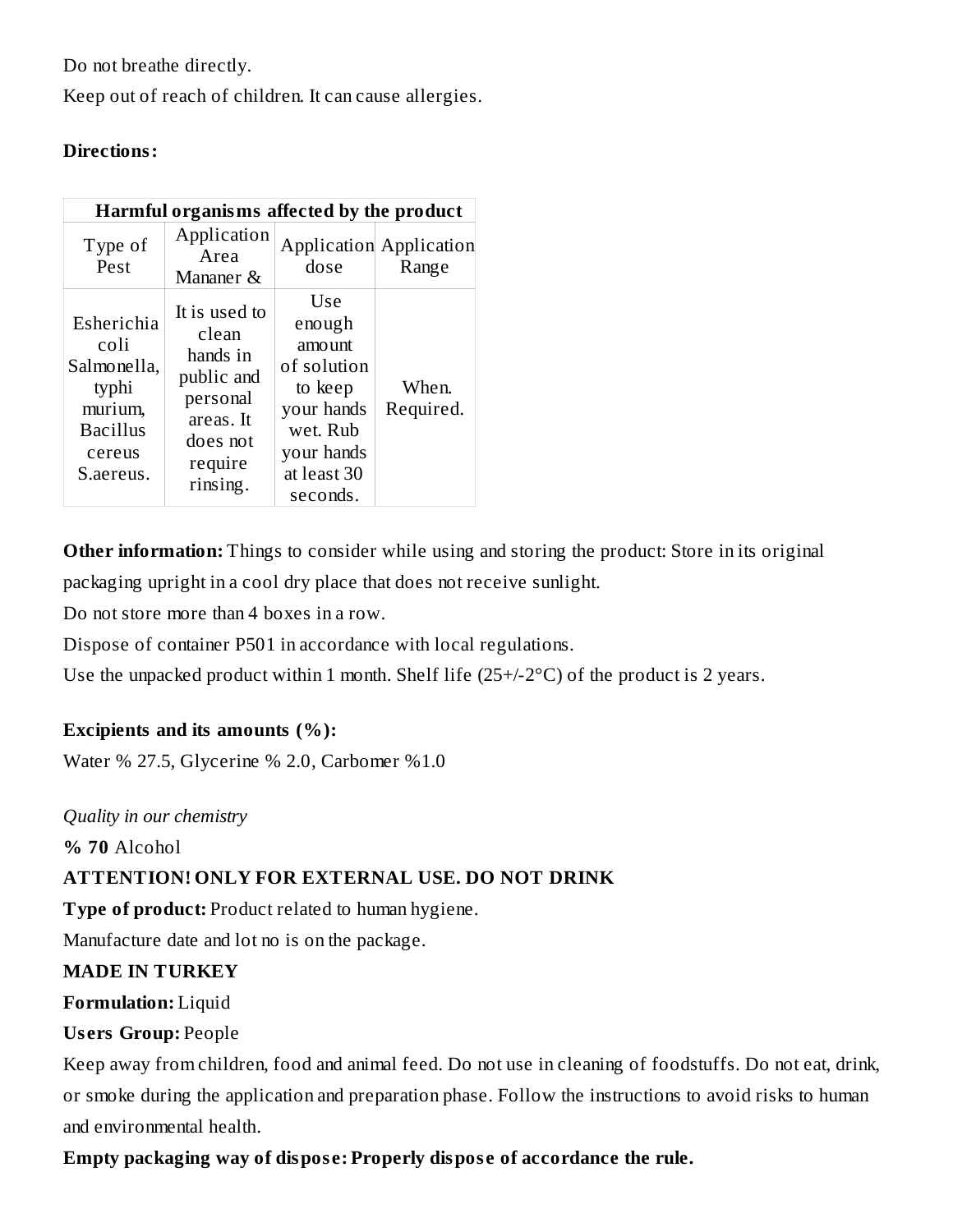## **Ministry of Health Licens e**

**Date and Number 04.06.2020/G181**

*Manufacturer and Licensee Firm and Name and Address:*

**KOCKAR**

**Makina Kimya san. ve Tic. A. S.**

**Tel: 0 264 418 18 67 - Fax: 418 48 69**

Adres: Fatih Mh. 9008 Sk. No:121 Akyazi / SAKARYA

**www.wieberr.com.tr** / info@wieberr.com.tr

#### **Packaging**



## **ANTIBACTERIAL HAND DISINFECTANT SOLUTION**

ethyl alcohol liquid

| <b>Product Information</b>                             |                        |                    |                          |                                     |  |
|--------------------------------------------------------|------------------------|--------------------|--------------------------|-------------------------------------|--|
| <b>Product Type</b>                                    | HUMAN OTC DRUG         | Item Code (Source) |                          | NDC:78433-201                       |  |
| <b>Route of Administration</b>                         | TOPICAL                |                    |                          |                                     |  |
|                                                        |                        |                    |                          |                                     |  |
| <b>Active Ingredient/Active Moiety</b>                 |                        |                    |                          |                                     |  |
|                                                        | <b>Ingredient Name</b> |                    | <b>Basis of Strength</b> | Strength                            |  |
| ALCOHOL (UNII: 3K9958V90M) (ALCOHOL - UNII:3K9958V90M) |                        |                    | ALCOHOL                  | $70 \text{ mL}$ in $100 \text{ mL}$ |  |
|                                                        |                        |                    |                          |                                     |  |